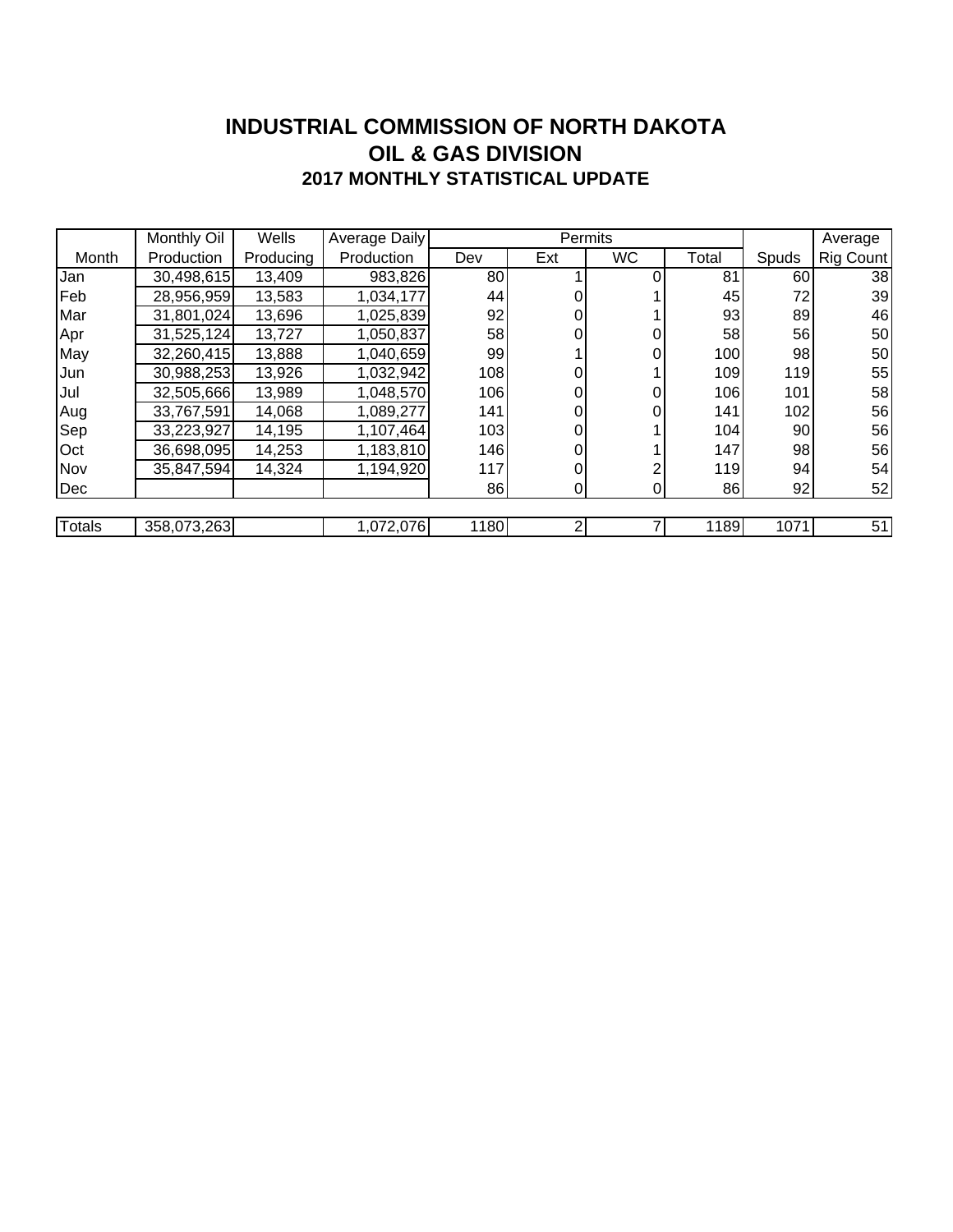### **STATE OF NORTH DAKOTA 2017 COUNTY COMPLETION STATISTICS**

|            | Total | Total      | Development |     | Wildcat  |     | Extension |                  |             | Re-Entry |     |       |
|------------|-------|------------|-------------|-----|----------|-----|-----------|------------------|-------------|----------|-----|-------|
| Cnty       | Wells | Productive | Prod.       | Dry | Prod.    | Dry | Prod.     | Dry <sup>7</sup> | Recompleted | Prod.    | Dry | Other |
| Bil        |       |            |             |     | 0        |     |           |                  |             |          |     |       |
| <b>Bot</b> | 8     | 6          | 5           |     | 0        |     |           |                  |             |          |     |       |
| <b>Bke</b> | 8     | 6          | 6           |     | 0        | 0   |           |                  |             |          | 0   |       |
| Div        | 18    | 17         | 17          |     | 0        |     | ი         |                  |             |          |     |       |
| Dun        | 184   | 184        | 183         |     | 0        |     | 0         |                  |             |          | 0   |       |
| Emm        |       |            |             |     | U        |     |           |                  |             |          |     |       |
| GV         |       |            |             |     |          |     |           |                  |             |          |     |       |
| <b>McH</b> |       |            |             |     | 0        |     |           |                  |             |          |     |       |
| <b>McK</b> | 430   | 417        | 415         | 6   | 0        |     | 0         |                  |             |          |     |       |
| Mer        |       |            | 0           |     | $\Omega$ |     | 0         |                  |             |          | ი   |       |
| Mou        | 148   | 146        | 146         |     | 0        |     |           |                  |             |          |     |       |
| Ren        |       |            |             |     | 0        |     |           |                  |             |          |     |       |
| <b>Stk</b> | 14    | 12         | 12          |     | 0        |     |           |                  |             |          |     |       |
| Wil        | 217   | 207        | 207         |     | 0        |     |           |                  | 3           |          |     |       |
| Total      | 1039  | 1002       | 996         | 9   |          | 5   |           | C                | 8           | 0        | 0   | 17    |

#### **2017 COUNTY DRILLING FOOTAGE**

|            | Development |         | Wildcat |        |       | Extension | Re-Entry |     |               |            |
|------------|-------------|---------|---------|--------|-------|-----------|----------|-----|---------------|------------|
| County     | Prod.       | Dry     | Prod.   | Dry    | Prod. | Dry       | Prod.    | Dry | <b>Others</b> | Footage    |
| Bil        | 42,735      | 21,070  |         |        |       |           |          |     | 5,845         | 69,650     |
| <b>Bot</b> | 36,582      |         |         |        | 4,760 | 3,956     |          |     |               | 45,298     |
| <b>Bke</b> | 106,830     |         |         |        |       |           |          |     | 8,645         | 115,475    |
| Div        | 318,884     | 1,878   |         |        |       |           |          |     |               | 320,762    |
| Dun        | 3,874,607   |         |         |        |       |           |          |     |               | 3,874,607  |
| Emm        |             |         |         | 1,450  |       |           |          |     |               | 1,450      |
| GV         | 33,395      |         | 12,300  |        |       |           |          |     |               | 45,695     |
| <b>McH</b> | 12,321      |         |         |        |       |           |          | 0   |               | 12,321     |
| <b>McK</b> | 8,997,157   | 120,188 |         |        |       |           |          | 0   | 42,694        | 9,160,039  |
| Mer        |             |         |         | 6,790  |       |           |          |     |               | 6,790      |
| Mou        | 2,957,270   | 20,163  |         | 8,062  |       |           |          |     |               | 2,985,495  |
| Ren        |             |         |         |        |       | 9400      |          |     |               | 9,400      |
| <b>Stk</b> | 255,166     |         |         | 22,186 |       |           |          |     |               | 277,352    |
| Wil        | 4,309,844   |         |         |        |       |           |          |     | 50,709        | 4,360,553  |
| Total      | 20,944,791  | 163,299 | 12,300  | 38,488 | 4,760 | 13,356    | 0        |     | 0 107,893     | 21,284,887 |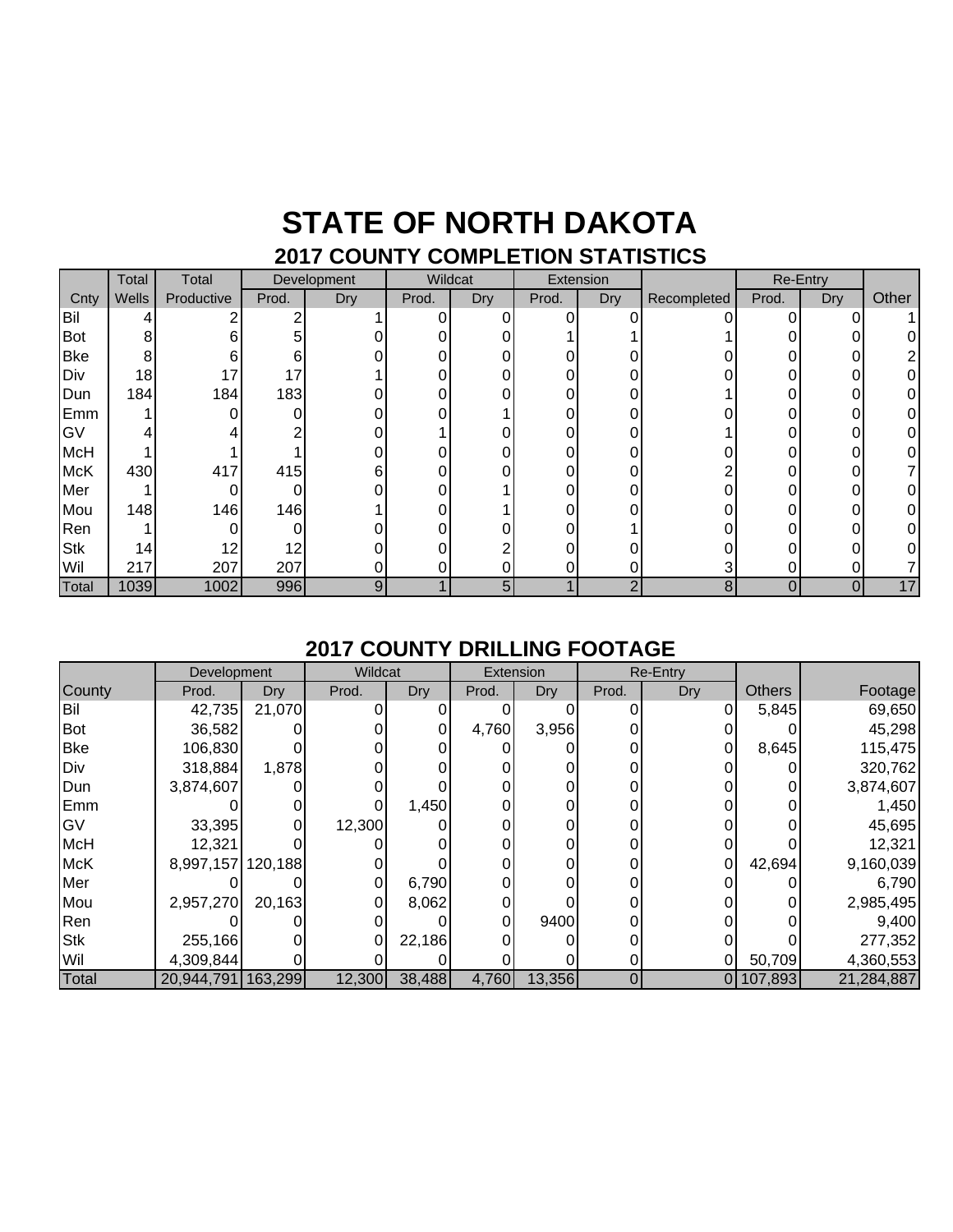## **STATE OF NORTH DAKOTA 2017 STATE-WIDE WELL COMPLETION STATISTICS**

|       | Total | Total      |       | Development | Wildcat |     | Extension |     | Re-Entry    |          |            |              |
|-------|-------|------------|-------|-------------|---------|-----|-----------|-----|-------------|----------|------------|--------------|
| Month | Wells | Productive | Prod. | <b>Dry</b>  | Prod.   | Dry | Prod.     | Dry | Recompleted | Prod.    | <b>Dry</b> | Other        |
| Jan   | 60    | 56         | 56    | ົ           | 0       | 0   | 0         |     |             |          | 0          |              |
| Feb   | 65    | 63         | 63    |             |         |     | 0         |     |             |          | 0          |              |
| Mar   | 62    | 60         | 59    |             |         |     | 0         |     |             | $\Omega$ | 0          | 0            |
| Apr   | 69    | 68         | 68    |             | 0       |     | 0         |     |             |          | 0          |              |
| May   | 80    | 78         | 77    | 0           |         |     | 0         | 0   |             |          | 0          | 2            |
| Jun   | 98    | 92         | 91    | ⌒           | ი       |     | 0         | ∩   |             | U        | 0          | າ            |
| Jul   | 114   | 108        | 108   | ⌒           | ი       |     | 0         |     |             |          | 0          | 2            |
| Aug   | 94    | 89         | 88    |             |         |     |           |     |             |          | 0          | 3            |
| Sep   | 95    | 94         | 93    |             | ი       |     |           |     |             | n        | 0          |              |
| Oct   | 102   | 98         | 98    |             |         |     | $\Omega$  |     |             | $\Omega$ | 0          | 2            |
| Nov   | 89    | 86         | 86    |             | ი       |     | 0         |     |             |          | 0          | 2            |
| Dec   | 111   | 110        | 109   | 01          |         |     | 0         | 0   |             |          | ი          | $\mathbf{0}$ |
|       |       |            |       |             |         |     |           |     |             |          |            |              |
| Total | 1039  | 1002       | 996   | 91          |         | 5   |           | ⌒   | 8           |          |            | 17           |

### **2017 STATE-WIDE DRILLING FOOTAGE**

|       | Development        |        | Wildcat |        | Extension |        | Re-Entry |     |               | Monthly    |
|-------|--------------------|--------|---------|--------|-----------|--------|----------|-----|---------------|------------|
| Month | Prod.              | Dry    | Prod.   | Dry    | Prod.     | Dry    | Prod.    | Dry | <b>Others</b> | Footage    |
| Jan   | 1,097,818          | 22,041 |         |        |           |        |          | 0   | 7,243         | 1,127,102  |
| Feb   | 1,315,790          | 23,923 |         |        |           |        |          |     | 4,337         | 1,344,050  |
| Mar   | 1,210,988          |        |         | 8,062  |           |        |          |     |               | 1,219,050  |
| Apr   | 1,432,682          | ΩI     |         |        |           |        | 0        | 0   | 5,360         | 1,438,042  |
| May   | 1,618,582          |        |         |        |           |        | 0        | 0   | 12,296        | 1,630,878  |
| Jun   | 1,853,350          | 32,442 |         | 9,910  |           |        |          | 0   | 17,357        | 1,913,059  |
| Jul   | 2,350,778          | 41,553 |         | 1,450  | 0         | 9,400  | 0        | 0   | 11,296        | 2,414,477  |
| Aug   | 1,896,729          | 21,565 |         |        |           | 3,956  | 0        | 0   | 20,578        | 1,942,828  |
| Sep   | 1,944,718          |        |         |        | 4,760     |        | 0        | 0'  | 6,225         | 1,955,703  |
| Oct   | 2,064,235          | 21,775 |         | 12,276 |           |        | 0        | 0   | 11,500        | 2,109,786  |
| Nov   | 1,840,228          |        |         |        |           |        |          | 0   | 11,701        | 1,851,929  |
| Dec   | 2,318,893          | 01     | 12,300  | 6,790  |           |        | 0        |     |               | 2,337,983  |
|       |                    |        |         |        |           |        |          |     |               |            |
| Total | 20,944,791 163,299 |        | 12,300  | 38,488 | 4,760     | 13,356 | 0        |     | 0 107,893     | 21,284,887 |